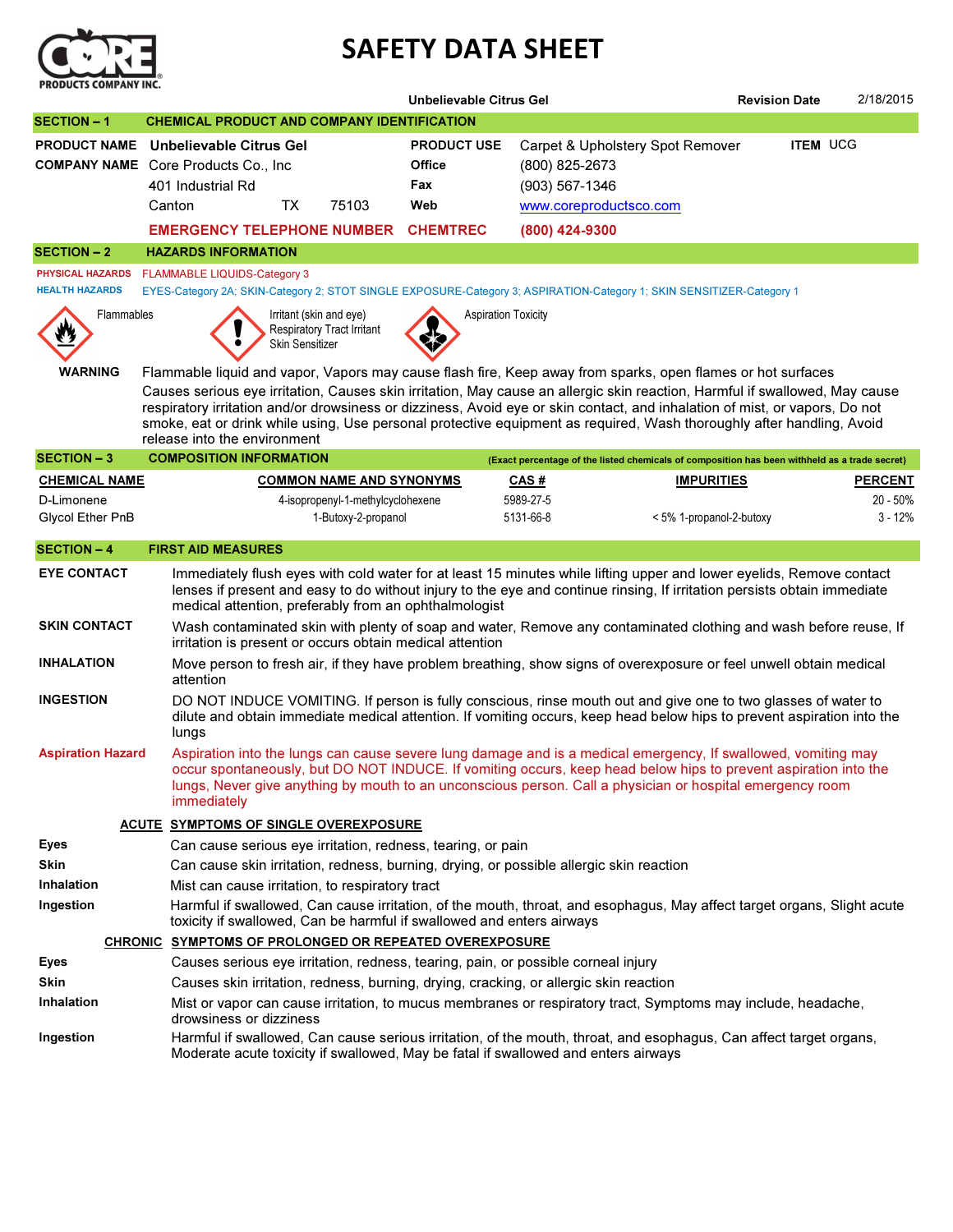| Page 2 of 6                                                                                                                                                                                     | Unbelievable Citrus Gel                                                                                                                                                                                                                                                                                                                                                                                                                                                                                                                                                                                                                                                                                                                                                                                                  |                                                  | <b>Revision Date</b>                                                   | 2/18/2015                                    |  |  |  |  |  |
|-------------------------------------------------------------------------------------------------------------------------------------------------------------------------------------------------|--------------------------------------------------------------------------------------------------------------------------------------------------------------------------------------------------------------------------------------------------------------------------------------------------------------------------------------------------------------------------------------------------------------------------------------------------------------------------------------------------------------------------------------------------------------------------------------------------------------------------------------------------------------------------------------------------------------------------------------------------------------------------------------------------------------------------|--------------------------------------------------|------------------------------------------------------------------------|----------------------------------------------|--|--|--|--|--|
| <b>SECTION – 5</b>                                                                                                                                                                              | <b>FIRE FIGHTING MEASURES</b>                                                                                                                                                                                                                                                                                                                                                                                                                                                                                                                                                                                                                                                                                                                                                                                            |                                                  |                                                                        |                                              |  |  |  |  |  |
| <b>Extinguishing Media</b><br><b>Hazardous Decomposition</b><br><b>Reactive With</b><br><b>Explosion Hazards</b><br>Static Discharge<br><b>Mechanical Impact</b><br><b>Protective Equipment</b> | Suitable: Use DRY chemicals, CO2, alcohol foam. Water spray to cool or protect exposed materials<br>Unsuitable: Avoid using a water stream. Product will float upon water and could spread any fire<br>Burning or thermal decomposition can produce, carbon monoxide, carbon dioxide, and other toxic fumes<br>Incompatible with, strong oxidizing agents, strong acids, iodine pentafluoride, tetrafluoroethylene<br>May flash if ignited in an enclosed area. Flashback along vapor trail may occur<br>Expected to ignite product<br>Not expected to ignite product<br>Use MSHA/NIOSH approved self-contained breathing apparatus and full protective gear                                                                                                                                                             |                                                  |                                                                        |                                              |  |  |  |  |  |
| <b>FLAMMABLE LIQUIDS HAZARD CLASSIFICATION</b>                                                                                                                                                  |                                                                                                                                                                                                                                                                                                                                                                                                                                                                                                                                                                                                                                                                                                                                                                                                                          |                                                  | <b>NFPA HAZARD RATINGS</b><br>Health                                   | $\overline{2}$                               |  |  |  |  |  |
| <b>NFPA Class II</b><br>GHS Category 3<br><b>WHMIS Class B3</b>                                                                                                                                 | Criteria Flash point $\geq$ 23 °C (73°F) and $\leq$ 60 °C (140°F)                                                                                                                                                                                                                                                                                                                                                                                                                                                                                                                                                                                                                                                                                                                                                        |                                                  | <b>Flammability</b><br><b>Reactivity</b><br><b>Personal Protection</b> | $\overline{2}$<br>$\mathbf{0}$<br><b>FBG</b> |  |  |  |  |  |
| <b>SECTION - 6</b>                                                                                                                                                                              | <b>ACCIDENTAL RELEASE MEASURES</b>                                                                                                                                                                                                                                                                                                                                                                                                                                                                                                                                                                                                                                                                                                                                                                                       |                                                  |                                                                        |                                              |  |  |  |  |  |
| <b>Emergency Procedures</b>                                                                                                                                                                     | Warn personnel to move away and stay upwind from spill                                                                                                                                                                                                                                                                                                                                                                                                                                                                                                                                                                                                                                                                                                                                                                   |                                                  |                                                                        |                                              |  |  |  |  |  |
| <b>Personal Precautions</b><br><b>Protective Equipment</b>                                                                                                                                      | Eliminate ignition sources and ventilate area                                                                                                                                                                                                                                                                                                                                                                                                                                                                                                                                                                                                                                                                                                                                                                            |                                                  |                                                                        |                                              |  |  |  |  |  |
| Containment                                                                                                                                                                                     |                                                                                                                                                                                                                                                                                                                                                                                                                                                                                                                                                                                                                                                                                                                                                                                                                          | Safety Glasses, Chemical Gloves and Rubber Boots |                                                                        |                                              |  |  |  |  |  |
| <b>Clean Up Procedures</b>                                                                                                                                                                      | Use sand or inert non-combustible absorbent pads to prevent spill from spreading, Prevent spill from entering<br>the environment<br>Small Spills: Use wet vacuum or mop and wringer to pick up spilled material then mop area with clean water<br>Large Spills: Absorb spill with inert material (e.g., dry sand or earth), then place in a chemical waste container<br>Vacuum or sweep up material and place in a disposal container                                                                                                                                                                                                                                                                                                                                                                                    |                                                  |                                                                        |                                              |  |  |  |  |  |
| Disposal                                                                                                                                                                                        | Dispose of material in accordance with all State and Federal Guidelines and Regulations                                                                                                                                                                                                                                                                                                                                                                                                                                                                                                                                                                                                                                                                                                                                  |                                                  |                                                                        |                                              |  |  |  |  |  |
| <b>SECTION – 7</b>                                                                                                                                                                              | <b>HANDLING AND STORAGE</b>                                                                                                                                                                                                                                                                                                                                                                                                                                                                                                                                                                                                                                                                                                                                                                                              |                                                  |                                                                        |                                              |  |  |  |  |  |
| Handling<br><b>Storage</b>                                                                                                                                                                      | COMBUSTIBLE LIQUID, Keep away from incompatible materials, heat, sparks, electrical equipment, fire and all<br>ignition sources, Use appropriate safety equipment, and adequate ventilation, Avoid eye and skin contact, May<br>cause an allergic skin reaction, Avoid inhalation of mist or vapors, May cause respiratory irritation and/or<br>drowsiness or dizziness, Harmful if swallowed, Do not smoke, eat or drink while using, Wash thoroughly after<br>handling, Avoid release to the environment<br>KEEP OUT OF REACH OF CHILDREN, Keep container closed when not in use, Store in a well-ventilated area<br>and away from incompatible materials, Store away from heat, sparks, open flames or hot surfaces, Store below<br>49°C (120°F) and in accordance with Class II Combustible Liquids (GHS Category 3) |                                                  |                                                                        |                                              |  |  |  |  |  |
| <b>Incompatible Materials</b>                                                                                                                                                                   | Incompatible with, oxidizing agents, strong acids, iodine pentafluoride, tetrafluoroethylene                                                                                                                                                                                                                                                                                                                                                                                                                                                                                                                                                                                                                                                                                                                             |                                                  |                                                                        |                                              |  |  |  |  |  |
| <b>SECTION - 8</b>                                                                                                                                                                              | <b>EXPOSURE CONTROLS / PERSONAL PROTECTION</b>                                                                                                                                                                                                                                                                                                                                                                                                                                                                                                                                                                                                                                                                                                                                                                           |                                                  |                                                                        |                                              |  |  |  |  |  |
| <b>EXPOSURE LIMITS</b>                                                                                                                                                                          |                                                                                                                                                                                                                                                                                                                                                                                                                                                                                                                                                                                                                                                                                                                                                                                                                          |                                                  |                                                                        | Significant                                  |  |  |  |  |  |
| <b>CHEMICAL NAME</b>                                                                                                                                                                            | <b>ACGIH (TWA 8)</b><br><b>ACGIH (STEL)</b>                                                                                                                                                                                                                                                                                                                                                                                                                                                                                                                                                                                                                                                                                                                                                                              | <b>OSHA PEL (TWA 8)</b>                          | <b>OSHA (CEIL)</b>                                                     | <b>Exposure</b>                              |  |  |  |  |  |
| Glycol Ether PnB<br>D-Limonene                                                                                                                                                                  | 50 ppm<br>30 ppm                                                                                                                                                                                                                                                                                                                                                                                                                                                                                                                                                                                                                                                                                                                                                                                                         |                                                  |                                                                        | SS                                           |  |  |  |  |  |
| <u>PERSONAL PROTECTIVE EQUIPMENT</u>                                                                                                                                                            |                                                                                                                                                                                                                                                                                                                                                                                                                                                                                                                                                                                                                                                                                                                                                                                                                          |                                                  |                                                                        |                                              |  |  |  |  |  |
| Chemical Safety Glasses,<br>Goggles or Face Shield                                                                                                                                              | Impervious<br><b>Chemical Gloves</b>                                                                                                                                                                                                                                                                                                                                                                                                                                                                                                                                                                                                                                                                                                                                                                                     |                                                  | Eye Wash<br>(Recommended)                                              |                                              |  |  |  |  |  |
|                                                                                                                                                                                                 |                                                                                                                                                                                                                                                                                                                                                                                                                                                                                                                                                                                                                                                                                                                                                                                                                          |                                                  |                                                                        |                                              |  |  |  |  |  |



**Ventilation** General Ventilation

If exposure limits listed above are exceeded, or irritation is experienced, use a MSHA / NIOSH approved respirator

Reactivity 0 Personal Protection B

Health 2 Flammability 2

HMIS HAZARD RATINGS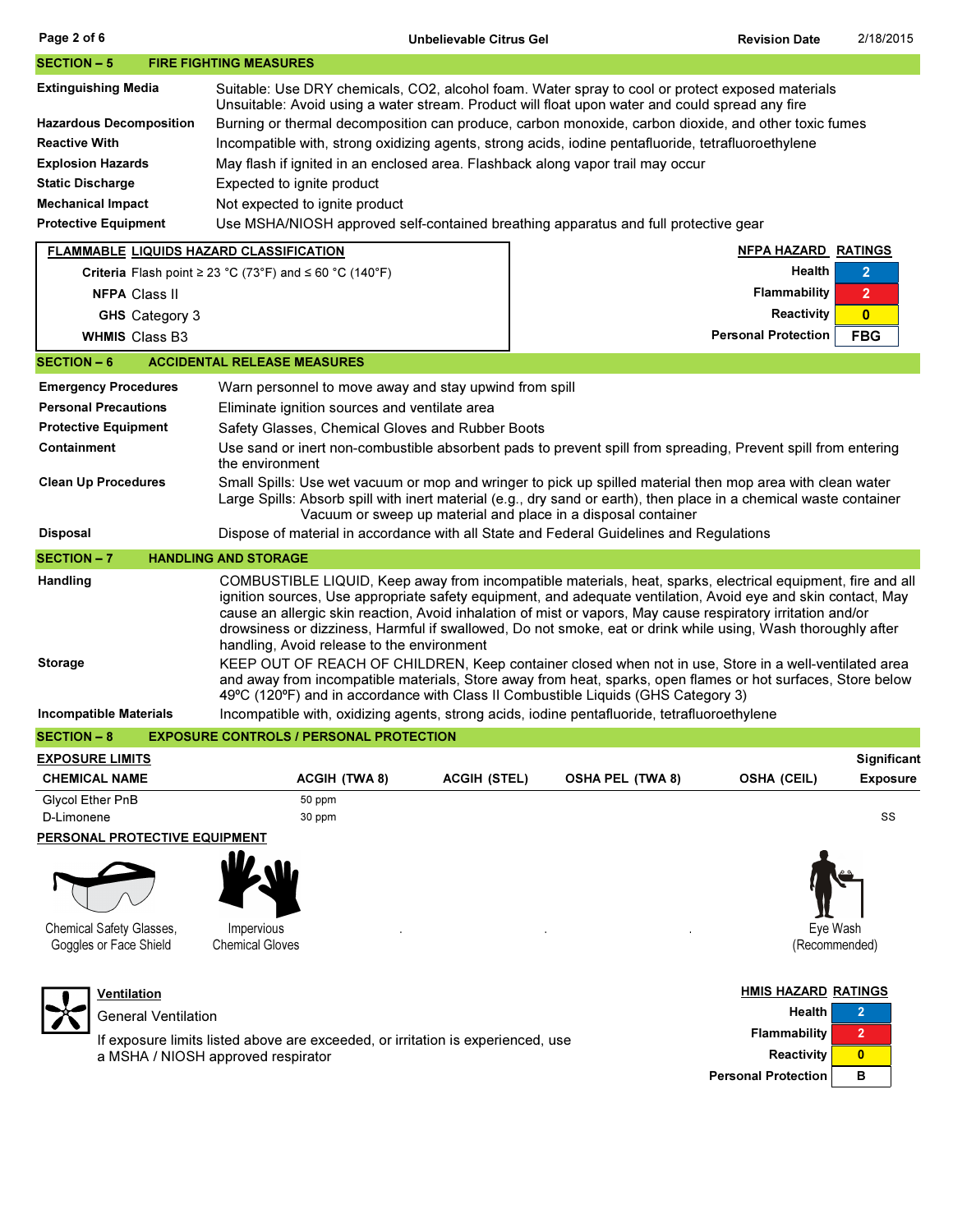| Page 3 of 6<br>Unbelievable Citrus Gel |                                                                                                                         |                                                                                                      |                                            |           | <b>Revision Date</b> | 2/18/2015 |  |  |  |
|----------------------------------------|-------------------------------------------------------------------------------------------------------------------------|------------------------------------------------------------------------------------------------------|--------------------------------------------|-----------|----------------------|-----------|--|--|--|
| <b>SECTION - 9</b>                     |                                                                                                                         | <b>PHYSICAL AND CHEMICAL PROPERTIES</b>                                                              |                                            |           |                      |           |  |  |  |
| <b>Flash Point</b>                     |                                                                                                                         | 48°C (118.4°F)                                                                                       | <b>Specific Gravity / Relative Density</b> | <b>ND</b> |                      |           |  |  |  |
| <b>Flammable Limits</b>                |                                                                                                                         | 0.7% Lower 6.1% Upper                                                                                | <b>Molecular Weight</b>                    | <b>ND</b> |                      |           |  |  |  |
| <b>Auto-Ignition Temp.</b>             | 255°C (491°F)                                                                                                           |                                                                                                      | <b>Initial Boiling Point</b>               | <b>ND</b> |                      |           |  |  |  |
| <b>Physical State</b>                  | Liquid                                                                                                                  |                                                                                                      | <b>Boiling Range</b>                       | <b>ND</b> |                      |           |  |  |  |
| Appearance                             | <b>White Gel</b>                                                                                                        |                                                                                                      | <b>Vapor Pressure</b>                      | <b>ND</b> |                      |           |  |  |  |
| Odor                                   | Citrus                                                                                                                  |                                                                                                      | <b>Vapor Density</b>                       | <b>ND</b> |                      |           |  |  |  |
| <b>Odor Threshold</b>                  | <b>ND</b>                                                                                                               |                                                                                                      | <b>Freeze Point</b>                        | ND.       |                      |           |  |  |  |
| <b>Solubility</b>                      | Soluble                                                                                                                 |                                                                                                      | <b>Melting Point</b>                       | <b>ND</b> |                      |           |  |  |  |
| <b>Volatiles</b>                       | $< 99\%$                                                                                                                |                                                                                                      | <b>Partition Coefficient</b>               | <b>ND</b> |                      |           |  |  |  |
| <b>VOC</b>                             | < 30%                                                                                                                   |                                                                                                      | <b>Decomposition Temperature</b>           | <b>ND</b> |                      |           |  |  |  |
| pH (± 0.3)                             | 6.3                                                                                                                     |                                                                                                      | <b>Evaporation Rate</b>                    | <b>ND</b> |                      |           |  |  |  |
| <b>SECTION - 10</b>                    |                                                                                                                         | <b>STABILITY AND REACTIVITY</b>                                                                      |                                            |           |                      |           |  |  |  |
| <b>Reactivity (Specific Test Data)</b> |                                                                                                                         | None available                                                                                       |                                            |           |                      |           |  |  |  |
| <b>Chemical Stability</b>              |                                                                                                                         | Stable when stored below 49°C (120°F)                                                                |                                            |           |                      |           |  |  |  |
| <b>Hazardous Polymerization</b>        |                                                                                                                         | Will not occur                                                                                       |                                            |           |                      |           |  |  |  |
| <b>Conditions To Avoid</b>             |                                                                                                                         | Heat sources, sparks, flame or static discharge and incompatible materials                           |                                            |           |                      |           |  |  |  |
| <b>Incompatible Materials</b>          |                                                                                                                         | Incompatible with, fluorine, oxidizing agents, strong acids, tetrafluoroethylene                     |                                            |           |                      |           |  |  |  |
| <b>Thermal Decomposition</b>           |                                                                                                                         | Burning or thermal decomposition can produce, carbon monoxide, carbon dioxide, and other toxic fumes |                                            |           |                      |           |  |  |  |
| <b>SECTION - 11</b>                    |                                                                                                                         | <b>TOXICOLOGICAL INFORMATION</b>                                                                     |                                            |           |                      |           |  |  |  |
|                                        | <b>ROUTES OF EXPOSURE</b>                                                                                               |                                                                                                      |                                            |           |                      |           |  |  |  |
|                                        | Eyes (Yes), Skin (Yes), Ingestion (Yes "Aspiration Hazard"), Inhalation (Yes "Mist or Vapors")                          |                                                                                                      |                                            |           |                      |           |  |  |  |
| ACUTE SYMPTOMS OF SINGLE OVEREXPOSURE  |                                                                                                                         |                                                                                                      |                                            |           |                      |           |  |  |  |
| Eyes                                   | Can cause serious eye irritation, redness, tearing, or pain                                                             |                                                                                                      |                                            |           |                      |           |  |  |  |
| <b>Skin</b>                            | Can cause skin irritation, redness, burning, drying, or possible allergic skin reaction                                 |                                                                                                      |                                            |           |                      |           |  |  |  |
| Inhalation                             |                                                                                                                         | Mist can cause irritation, to respiratory tract                                                      |                                            |           |                      |           |  |  |  |
| Ingestion                              | Harmful if swallowed, Can cause irritation, of the mouth, throat, and esophagus, May affect target organs, Slight acute |                                                                                                      |                                            |           |                      |           |  |  |  |

## CHRONIC SYMPTOMS OF PROLONGED OR REPEATED OVEREXPOSURE

toxicity if swallowed, Can be harmful if swallowed and enters airways

Acute Tox Calculated Cral: 11,765 mg/kg Dermal: 13,083 mg/kg Inhaled: 211 mg/L Target Organs Kidneys, Liver, Mucous Membranes, Respiratory Tract, Eyes (Lens or cornea), Skin, Central Nervous System Medical Conditions Preexisting, eye, skin, liver, kidney, central nervous system, respiratory, disorders may be aggravated by exposure to Additional Info Acute Tox Category "Not applicable (Oral > 2,000 mg/kg)", "Not applicable (Dermal > 2,000 mg/kg)", "Not applicable (Inhaled > 20 mg/L) Vapors" Eyes Causes serious eye irritation, redness, tearing, pain, or possible corneal injury Skin Causes skin irritation, redness, burning, drying, cracking, or allergic skin reaction Inhalation Mist or vapor can cause irritation, to mucus membranes or respiratory tract, Symptoms may include, headache, drowsiness or dizziness Ingestion Harmful if swallowed, Can cause serious irritation, of the mouth, throat, and esophagus, Can affect target organs, Moderate acute toxicity if swallowed, May be fatal if swallowed and enters airways

this product

Notes to Physician In case of ingestion, gastric lavage with activated charcoal can be used promptly to prevent absorption

## CARCINOGENIC – This product contains concentrations above 0.1% of the following:

| <b>CHEMICAL NAME</b>                                                                        | <u>NTP</u>                    | <b>ACGIH</b> |                | <b>IARC</b>                  |                      | <b>GHS Category</b> |
|---------------------------------------------------------------------------------------------|-------------------------------|--------------|----------------|------------------------------|----------------------|---------------------|
| None Listed                                                                                 |                               |              |                |                              |                      |                     |
| <b>MUTAGENIC AND REPRODUCTIVE EFFECTS – May cause fetal and reproductive abnormalities.</b> |                               |              |                |                              |                      |                     |
| <b>CHEMICAL NAME</b>                                                                        | <b>Germ Cell Mutagenicity</b> |              |                | <b>Toxic to Reproduction</b> |                      |                     |
| None Listed                                                                                 |                               |              |                |                              |                      |                     |
| <b>COMPONENTS ACUTE TOXICITY</b>                                                            |                               |              |                |                              |                      |                     |
| <b>CHEMICAL NAME</b>                                                                        | <u>Type</u>                   | <u>Form</u>  | <b>Subject</b> | <b>Result Value</b>          | <b>Exposure Time</b> | <b>GHS Category</b> |
| D-Limonene                                                                                  | LD50                          | Dermal       | Rabbit         | 5,000 mg/kg                  |                      | (>2000 mg/kg)       |
|                                                                                             | LD50                          | Oral         | Rat            | 4,400 mg/kg                  |                      | (>2000 mg/kg)       |
| <b>Glycol Ether PnB</b>                                                                     | LD50                          | Oral         | Rat            | 5,009 mg/kg                  |                      | (>2000 mg/kg)       |
|                                                                                             | LD50                          | Dermal       | Rat            | > 2,000 mg/kg                |                      | (>2000 mg/kg)       |
|                                                                                             |                               |              |                |                              |                      |                     |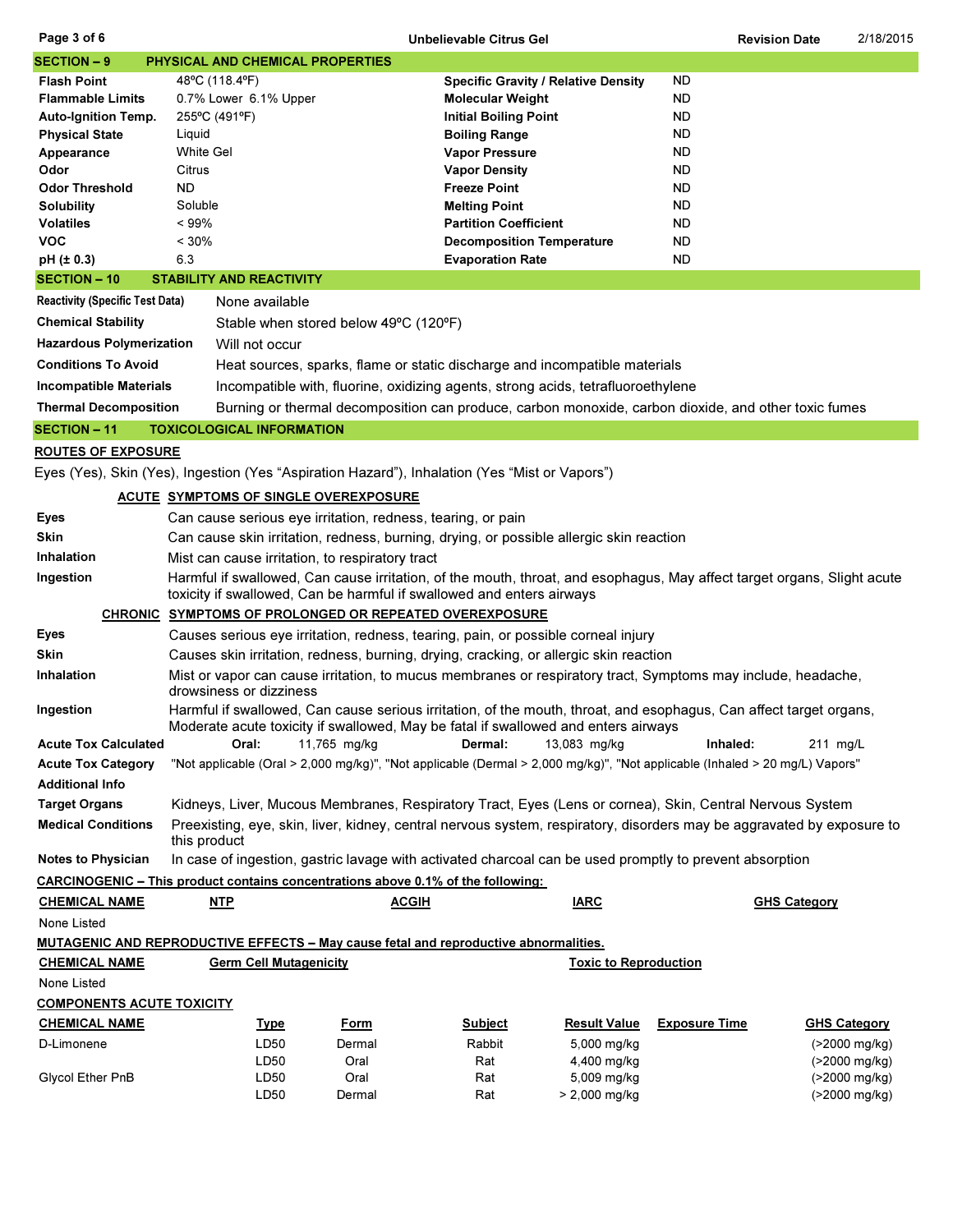| Page 4 of 6                                           |                                       | Unbelievable Citrus Gel                                   |                     | <b>Revision Date</b> | 2/18/2015                  |  |  |  |
|-------------------------------------------------------|---------------------------------------|-----------------------------------------------------------|---------------------|----------------------|----------------------------|--|--|--|
| <b>SECTION – 12</b><br><b>ECOLOGICAL INFORMATION</b>  |                                       |                                                           |                     |                      |                            |  |  |  |
| <b>CHEMICAL NAME</b>                                  | <u>Type</u>                           | <b>Subject Subject Latin</b>                              | <b>Result Value</b> | <b>Exposure Time</b> | <b>GHS Category</b>        |  |  |  |
| D-Limonene                                            | <b>LC50</b>                           | Fathead Minnow (Pimephales promelas)                      | 0.702 mg/L          | 96 Hours             | 1 ( $\leq$ 1 mg/L)         |  |  |  |
|                                                       | EC50                                  | Water Flea (Daphnia magna)                                | 69.6 mg/L           | 48 Hours             | $3$ (>10, $\leq$ 100 mg/L) |  |  |  |
| Glycol Ether PnB                                      | <b>LC50</b>                           | Guppy (Poecilia reticulata)                               | 560 mg/L            | 96 Hours             | 4 $(>100 \text{ mg/L})$    |  |  |  |
|                                                       | <b>LC50</b>                           | Fish (Leuciscus idus)                                     | $> 1,000$ mg/L      | 96 Hours             | 4 $(>100 \text{ mg/L})$    |  |  |  |
| <b>Presistence And Degradability</b>                  |                                       | Biodegrades readily and rapidly in the presence of oxygen |                     |                      |                            |  |  |  |
| <b>Bioaccumulative Potential</b>                      | Not a bioaccumulator                  |                                                           |                     |                      |                            |  |  |  |
| <b>Mobility In Soil</b>                               | Expected to have low mobility in soil |                                                           |                     |                      |                            |  |  |  |
| <b>Other Adverse Effects</b>                          |                                       | Harmful to aquatic life with long lasting effects         |                     |                      |                            |  |  |  |
| <b>SECTION - 13</b><br><b>DISPOSAL CONSIDERATIONS</b> |                                       |                                                           |                     |                      |                            |  |  |  |
|                                                       |                                       |                                                           |                     |                      |                            |  |  |  |

DO NOT DUMP INTO ANY SEWERS, ON THE GROUND, OR INTO ANY BODY OF WATER Dispose of any waste in accordance with all State and Federal Guidelines and Regulations

## ENVIRONMENTAL FATE

Under RCRA rules, it is the responsibility of the user of the product to determine, at the time of disposal, whether the material is a hazardous waste.

Chemical additions, processing or otherwise altering this material may make the waste management information presented in this SDS incomplete, inaccurate, or otherwise inappropriate.

| <b>SECTION - 14</b>          | <b>TRANSPORT INFORMATION</b> |                                           |                                  |                      |                         |
|------------------------------|------------------------------|-------------------------------------------|----------------------------------|----------------------|-------------------------|
| <b>D.O.T. CLASSIFICATION</b> |                              |                                           |                                  |                      |                         |
| <b>UN Number</b>             |                              | <b>Proper Shipping Name</b>               | n.o.s. (Chemicals) or "Limits"   |                      |                         |
| Not Regulated                |                              | Non Hazardous - Compounds Cleaning Liquid |                                  |                      |                         |
| <b>Hazard Class</b>          | <b>Packing Group</b>         | <b>Label Codes</b>                        | <b>Reportable Quantity (Ibs)</b> | <b>Response Code</b> | <b>Marine Pollutant</b> |
| None                         | PG III                       | None                                      | None                             | 154                  | No                      |
|                              |                              |                                           |                                  |                      |                         |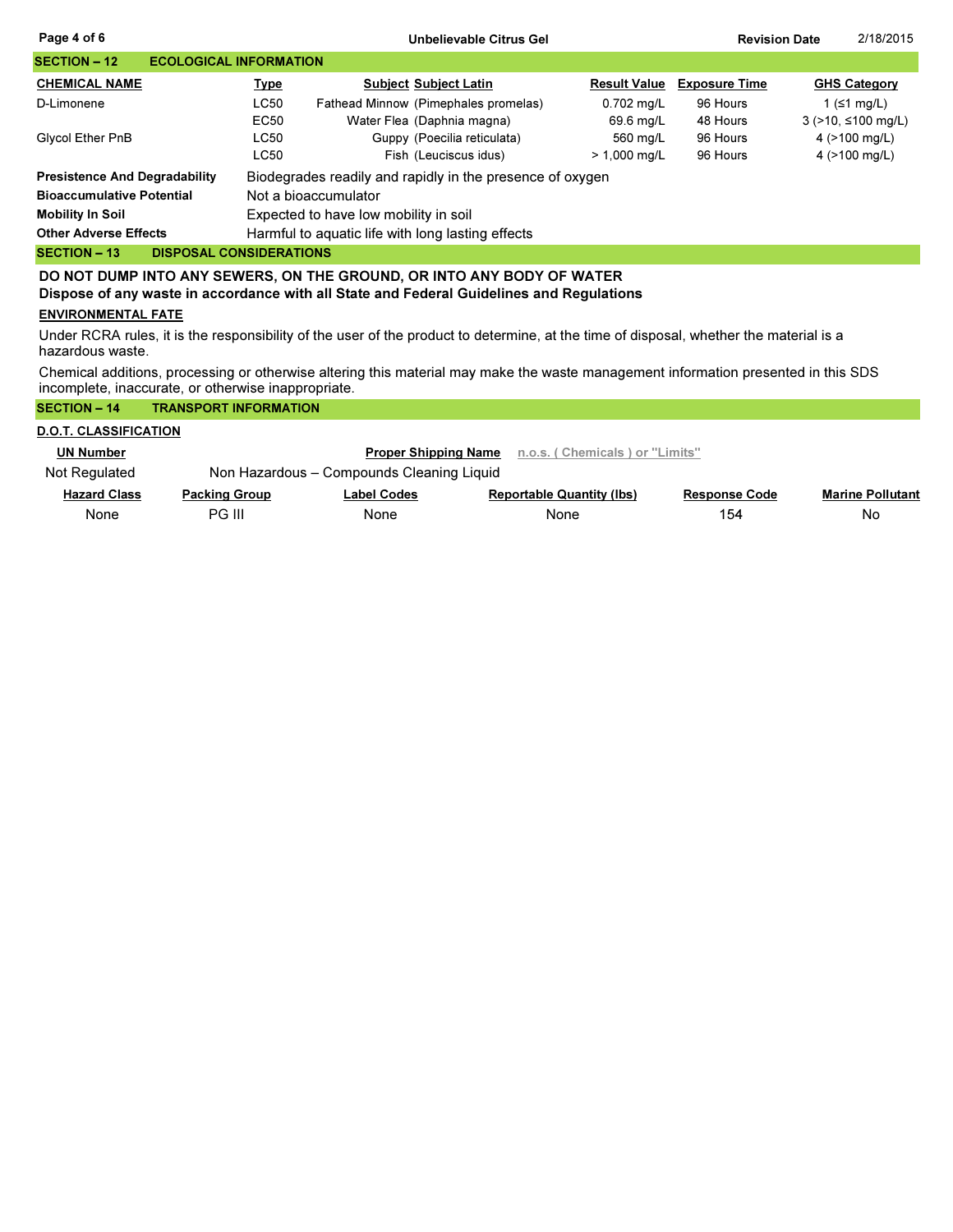| Page 5 of 6                                                                                                                          |                               |                                    |                            |                      |                       |                    | <b>Unbelievable Citrus Gel</b> |                |               |                                                                                             |           | <b>Revision Date</b>    |    | 2/18/2015                     |
|--------------------------------------------------------------------------------------------------------------------------------------|-------------------------------|------------------------------------|----------------------------|----------------------|-----------------------|--------------------|--------------------------------|----------------|---------------|---------------------------------------------------------------------------------------------|-----------|-------------------------|----|-------------------------------|
| <b>SECTION - 15</b>                                                                                                                  | <b>REGULATORY INFORMATION</b> |                                    |                            |                      |                       |                    |                                |                |               |                                                                                             |           |                         |    |                               |
| <u>TSCA</u>                                                                                                                          |                               |                                    |                            |                      |                       |                    |                                |                |               |                                                                                             |           |                         |    |                               |
| <b>CHEMICAL NAME</b>                                                                                                                 |                               |                                    | Sec 8(b) Inventory         |                      |                       |                    | Sec 8(d) Health And Safety     |                |               | Sec 4(a) Chemical Test Rules                                                                |           |                         |    | Sec 12(b) Export Notification |
| <b>Glycol Ether PnB</b>                                                                                                              |                               |                                    | Yes                        |                      |                       |                    |                                |                |               |                                                                                             |           |                         |    |                               |
| D-Limonene                                                                                                                           |                               |                                    | Yes                        |                      |                       |                    |                                |                |               |                                                                                             |           |                         |    |                               |
|                                                                                                                                      |                               |                                    |                            |                      |                       |                    |                                |                |               |                                                                                             |           |                         |    |                               |
| <b>REPORTABLE QUANTITIES</b>                                                                                                         |                               |                                    | <b>Extremely Hazardous</b> |                      |                       |                    | <b>Reportable Quantity</b>     |                |               | <b>Emission Reporting</b>                                                                   |           |                         |    |                               |
| <b>CHEMICAL NAME</b>                                                                                                                 |                               | EPCRA TPQ Sec 302 EPCRA RQ Sec 304 |                            |                      |                       |                    | <b>CERCLA RQ Sec 103</b>       |                |               | TRI Sec 313                                                                                 |           | <b>RCRA Code</b>        |    | RMP TQ Sec 112r               |
| None Listed                                                                                                                          |                               |                                    |                            |                      |                       |                    |                                |                |               |                                                                                             |           |                         |    |                               |
| <b>SARA</b>                                                                                                                          |                               |                                    | Section 311                |                      |                       |                    |                                |                |               | Section 311 / 312 Hazards                                                                   |           |                         |    |                               |
| <b>CHEMICAL NAME</b>                                                                                                                 |                               |                                    | <b>Hazardous Chemical</b>  |                      |                       | Acute              |                                | <b>Chronic</b> |               | Flammable                                                                                   |           | <b>Pressure</b>         |    | Reactive                      |
| <b>Glycol Ether PnB</b>                                                                                                              |                               |                                    | Yes                        |                      |                       | Yes                |                                |                |               | Yes                                                                                         |           |                         |    |                               |
| D-Limonene                                                                                                                           |                               |                                    | Yes                        |                      |                       | Yes                |                                | Yes            |               | Yes                                                                                         |           |                         |    |                               |
| <u>RIGHT TO KNOW</u>                                                                                                                 |                               |                                    |                            |                      |                       |                    | <b>STATE</b>                   |                |               |                                                                                             |           |                         |    |                               |
| <b>CHEMICAL NAME</b>                                                                                                                 |                               | CA                                 | СT                         | FL.                  | IL.                   | LA                 | <b>NJ</b>                      | ΝY             | PA            | MI                                                                                          | <b>MN</b> | МA                      | RI | WI                            |
| <b>Glycol Ether PnB</b><br>D-Limonene                                                                                                |                               |                                    |                            |                      |                       |                    | Yes                            | Yes            | Yes<br>Yes    |                                                                                             |           |                         |    |                               |
|                                                                                                                                      |                               |                                    |                            |                      |                       |                    |                                |                |               |                                                                                             |           |                         |    |                               |
| <b>CALIFORNIA</b>                                                                                                                    |                               | CAS#                               |                            |                      |                       |                    |                                |                |               | WARNING! This product contains chemicals known to the state of California to cause:         |           |                         |    |                               |
| <b>CHEMICAL NAME</b><br>None Listed                                                                                                  |                               |                                    |                            | <b>Birth Defects</b> |                       |                    | <b>Reproductive Harm</b>       |                |               | Carcinogen                                                                                  |           |                         |    | Developmental                 |
|                                                                                                                                      |                               |                                    |                            |                      |                       |                    |                                |                |               |                                                                                             |           |                         |    |                               |
| <b>CLEAN AIR WATER ACTS</b>                                                                                                          |                               |                                    |                            |                      | <b>Clean Air Acts</b> |                    |                                |                |               |                                                                                             |           | <b>Clean Water Acts</b> |    |                               |
| <b>CHEMICAL NAME</b>                                                                                                                 |                               | CAS#                               |                            | <b>HAP</b>           |                       |                    | Ozone Class 1                  |                | Ozone Class 2 |                                                                                             | НS        | <b>PP</b>               |    | TP                            |
| None Listed                                                                                                                          |                               |                                    |                            |                      |                       |                    |                                |                |               |                                                                                             |           |                         |    |                               |
| <b>INTERNATIONAL REGULATIONS</b> – The components of this product are listed on the chemical inventories of the following countries: |                               |                                    |                            |                      |                       |                    |                                |                |               |                                                                                             |           |                         |    |                               |
| <b>CHEMICAL NAME</b>                                                                                                                 |                               | Australia                          |                            |                      | Canada                |                    | Europe (EINECS)                |                | Japan         |                                                                                             |           | Korea                   |    | UK                            |
| <b>Glycol Ether PnB</b>                                                                                                              |                               | Yes                                |                            |                      | <b>Yes</b>            |                    | Yes                            |                | Yes           |                                                                                             |           | Yes                     |    | Yes                           |
| D-Limonene                                                                                                                           |                               | Yes                                |                            |                      | Yes                   |                    | Yes                            |                | Yes           |                                                                                             |           | Yes                     |    | Yes                           |
| <b>WHMIS Classification</b>                                                                                                          |                               |                                    |                            |                      |                       |                    |                                |                |               |                                                                                             |           |                         |    |                               |
| <b>CHEMICAL NAME</b>                                                                                                                 |                               |                                    | <b>DSL</b>                 | <b>Class</b>         |                       | <b>Description</b> |                                |                |               |                                                                                             |           |                         |    |                               |
| D-Limonene                                                                                                                           |                               |                                    | Yes                        | $B-3$                |                       |                    |                                |                |               | Combustible Liquids; Flashpoint $\geq 37.8^{\circ}$ C (100°F) $\leq 93.3^{\circ}$ C (200°F) |           |                         |    |                               |
|                                                                                                                                      |                               |                                    |                            |                      |                       |                    |                                |                |               |                                                                                             |           |                         |    |                               |